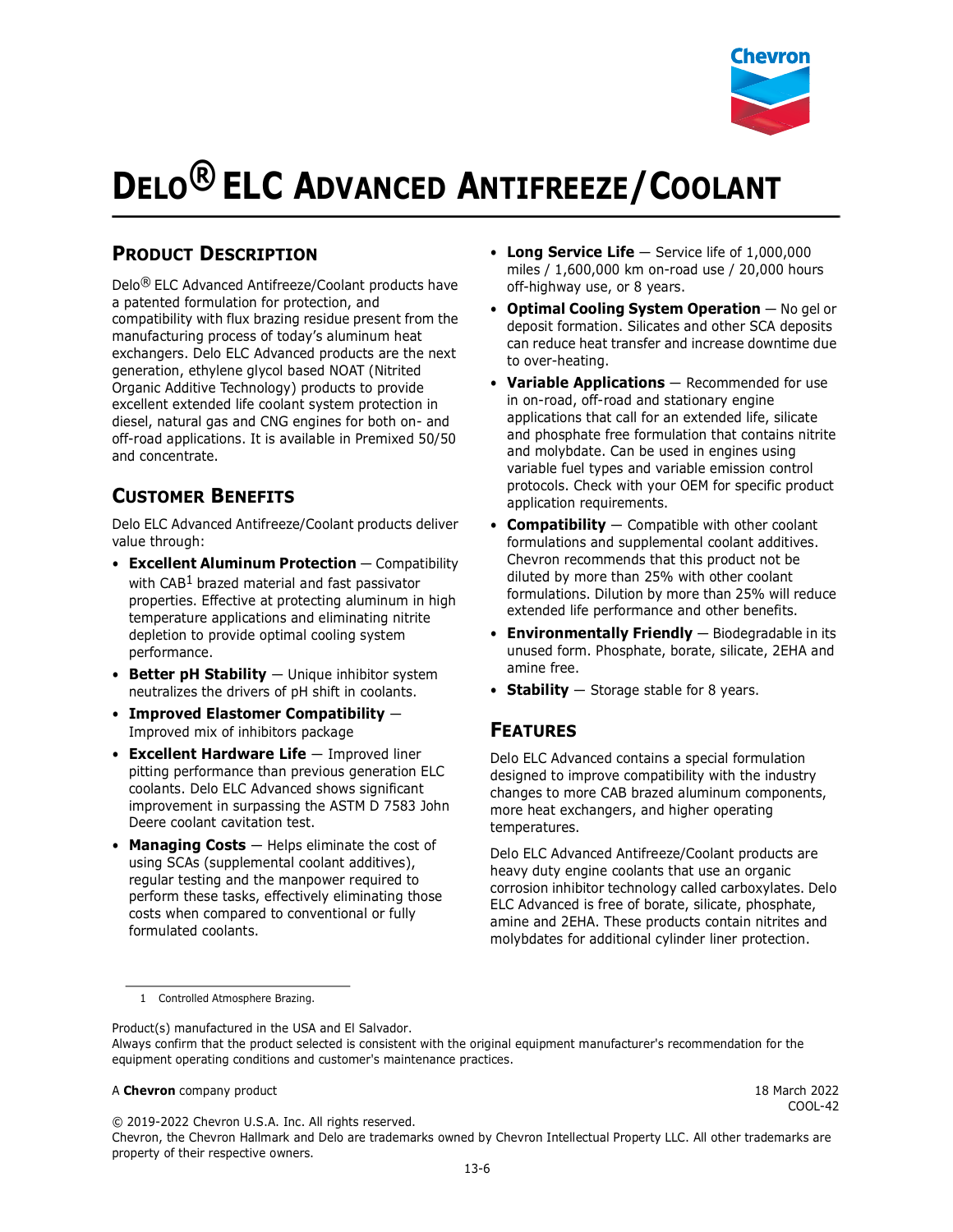Delo® ELC Advanced Antifreeze/Coolant products are recommended for use in a wide variety of cooling system applications, including on-road, off-road and stationary engine applications. These products are also recommended in mixed fleet applications where heavy duty and light duty trucks are present. Please check your OEM's coolant recommendations.

Delo ELC Advanced Antifreeze/Coolant products do not require the addition of supplemental coolant additives to obtain their service life of 1,000,000 miles / 1,600,000 km / 20,000 hours, or 8 years, when properly maintained. Routine visual inspections, coolant top-off and annual laboratory testing are recommended to ensure maximum service life.

Delo ELC Advanced Antifreeze/Coolant products were designed to exceed the CAT EC-1 performance requirements.

# **APPLICATIONS**

Recommended applications for Delo® ELC Advanced Antifreeze/Coolant products:

- Heavy duty engines regardless of fuel type or environmental controls being used where the OEM recommends a silicate free, extended life coolant that contains nitrites<sup>2</sup>
- Mixed fleets where both light duty and heavy duty trucks are present
- Stationary engine applications regardless of fuel type being used
- Marine cooling systems where freeze protection is needed and a nitrite containing coolant is recommended

Delo ELC Advanced Antifreeze/Coolant meets or exceeds the specifications of:

- **ASTM** D6210
- **ASTM** D3306
- **Caterpillar** EC-1
- **Deutz** DQC CB-14
- **TMC** RP 364, 351 (color)
- Phosphate-free requirement of European OEMs
- Silicate-free requirement of Japanese OEMs

Delo ELC Advanced Antifreeze/Coolants are recommended by Chevron for use in (always check OEM recommendations):

- **Caterpillar** Stationary Natural Gas Engines
- **Cummins** applications specifying CES 14603
- **Cummins Westport** ISX 12G and ISL G CNG engines
- **Detroit™** DD15, DD13, Series 60, MBE 4000, MBE 900 Engines
- **Freightliner and Western Star** Truck Diesel **Engines**
- **GE Jenbacher** Stationary Natural Gas Engines
- **Hino** Truck Diesel Engines
- **Isuzu** Truck Diesel Engines
- **Kenworth and Peterbilt** Truck Diesel Engines
- **Kobelco** Construction Equipment Diesel Engines
- **Komatsu** Construction Equipment Diesel Engines
- **Mack** MP8, MP7 Engines
- **MTU** 4000 Diesel Engines
- **Navistar** CEMS B1 Type 3
- **PACCAR** MX, MX13 Engines
- **Scania and MAN** Truck Diesel Engines
- **Volvo and Mack** Truck Diesel Engines
- **Wärtsilä** Stationary Diesel Engines
- **Waukesha** Stationary Natural Gas Engines
- **White-Superior** Stationary Natural Gas Engines

Note: It is recommended that this product not be diluted with other coolant formulations by more than 25% in order to maintain performance claims.

Delo ELC Advanced Antifreeze/Coolant products are backed by Chevron's Limited Product Warranty. Always check your original equipment manufacturer to determine the proper fluid for your equipment, its operating conditions, and maintenance practices.

Always confirm that the product selected is consistent with the original equipment manufacturer's recommendation for the equipment operating conditions and customer's maintenance practices.

<sup>2</sup> Some OEMs recommend the use of nitrite free coolants. Check with your OEM.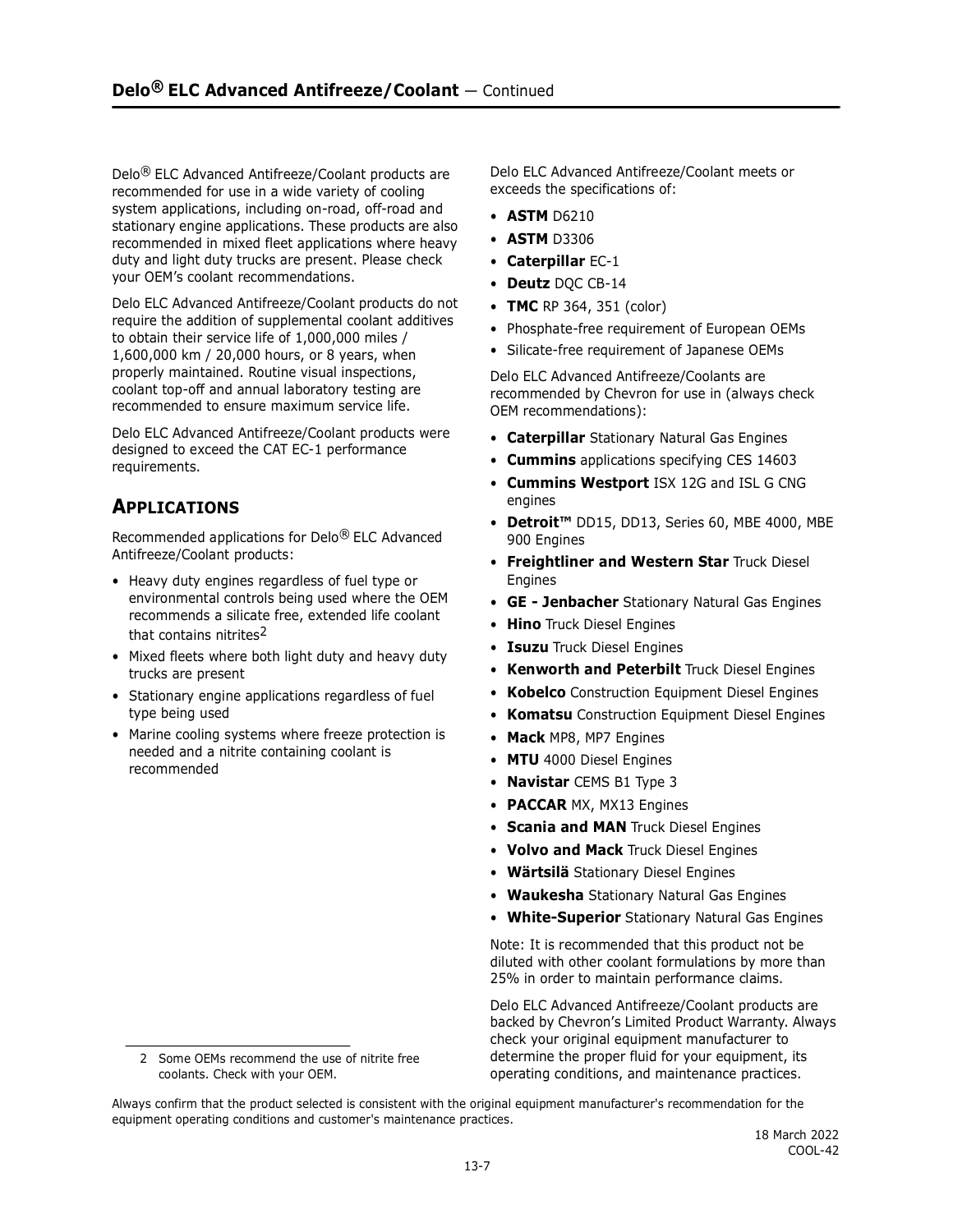## **PRODUCT DILUTION FOR BOIL OVER AND FREEZE POINT PROTECTION RECOMMENDATIONS FOR DELO® ELC ADVANCED ANTIFREEZE/COOLANT - CONCENTRATE**

| Boiling Protection, °F/°C<br>(using a 15 lb pressure cap)<br>50% 1:1 (1 part antifreeze/1 part water)                                                              | 265/129                             |
|--------------------------------------------------------------------------------------------------------------------------------------------------------------------|-------------------------------------|
| Freezing Protection, °F/°C<br>40% 2:3 (2 parts antifreeze/3 parts water)<br>50% 1:1 (1 part antifreeze/1 part water)<br>60% 3:2 (3 parts antifreeze/2 parts water) | $-12/-24$<br>$-34/-37$<br>$-62/-52$ |

#### **Notes**

- Product concentrates should be agitated before use or dilution.
- Delo ELC Antifreeze/Coolant Premixed 50/50 should be used as purchased. No dilution is recommended.
- For maximum protection against freezing in extremely cold areas, a 60 percent solution of Delo ELC Advanced Antifreeze/Coolant - Concentrate (3 parts antifreeze/2 parts water) can be used. Concentrations greater than 67 percent are not recommended.
- Always dispose of used coolant in accordance with local, state and federal guidelines.

## **PRODUCT REFERENCE**

**Note:** Bitterant is a flavor aversive that may help reduce the accidental ingestion of this product. These products contain bitterant.

Delo ELC Advanced Antifreeze/Coolant - Concentrate Product Number 227818 SDS Number USA 49252 SDS Number Canada 49254 SDS Number Mexico 49253 SDS Number El Salvador 49256

Delo ELC Advanced Antifreeze/Coolant - Premixed 50/50 Product Number 227819 SDS Number USA 49262 SDS Number Canada 49263 SDS Number Mexico 49264 SDS Number El Salvador 49266

## **TYPICAL TEST DATA**

## **Delo ELC Advanced Antifreeze/Coolant - Concentrate**

| Appearance                                             | Red   |
|--------------------------------------------------------|-------|
| Specific gravity 15/15°C                               | 1.128 |
| Freezing point, <sup>o</sup> C <sup>a</sup> ASTM D1177 | -37   |
| pH <sup>b</sup> , ASTM D 1287                          | 8.6   |
| Reserve alkalinity <sup>c</sup> , ASTM D1121           | 3.6   |
| Silicate, % <sup>d</sup>                               | None  |

a 50 vol % aqueous solution.

b 1:2 dilution with water.

c As received.

d As anhydrous alkali metasilicate.

Minor variations in product typical test data are to be expected in normal manufacturing**.**

Always confirm that the product selected is consistent with the original equipment manufacturer's recommendation for the equipment operating conditions and customer's maintenance practices.